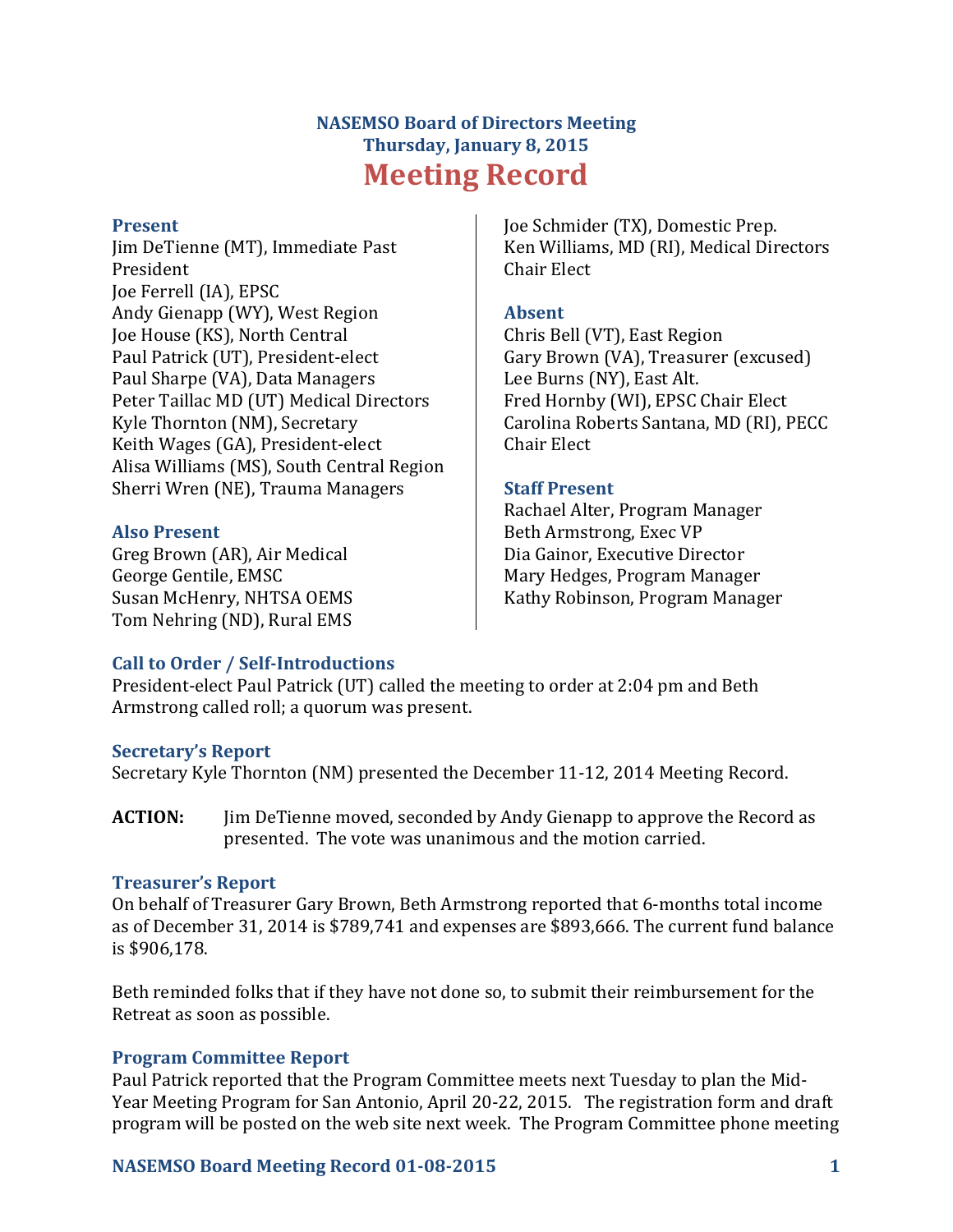will be on Tuesday, January 13, 1:00 pm Eastern. Paul reiterated that anyone interested is encouraged to join the call.

### **Executive Director's Report**

- **REPLICA Update and Next States** Dia Gainor reported that there are nine states that have filed (LA and MO) or are in process of filing legislation, or otherwise conducting activity in this vein. Details will be posted on the REPLICA web site. NASEMSO has not yet sought endorsement from national EMS organizations, but the Federation of State Medical Boards has done so.
- **ACTION**: There was no objection to Dia Gainor initiating endorsement requests from the national EMS organizations. Paul Patrick will address this with NAEMSP next week. JNEMSLF meets the end of February in Baltimore, and this gathering can address an advance request.
	- **CAP7 Steering Committee** Dia reports that the Steering Committee of the CAP 7 performance measures cooperative agreement includes two state EMS officials. Howard Backer (CA) is confirmed; Dean Cole (NE) was slated to serve as the other, but his new Governor recently prohibited such activity. The Executive Committee will guide the selection of a second state EMS official. Andy Gienapp (WY) offered to serve.
	- **NAEMSP Cooperative Agreement** Paul Patrick asked the Board to authorize Dia to discuss their proposal and make a recommendation regarding NASEMSO's involvement. NAEMSP submitted an unsolicited proposal to NHTSA to gather data from local EMS medical directors nationwide to assess their scope of work, compensation and other service details. NASEMSO's role would be as a conduit for the data solicitation.

## **NASEMSO Liaison Reports**

**(None)** – no liaison reports were provided.

# **Action Items**

- **NASEMSO EMS Preparedness Improvement Strategy Foreword –** Joe Schmider (TX) presented to the Board a new Foreword written to reflect Ebola and infectious disease developments since the document was completed in August 2014. It would be transmitted with a cover letter by the NASEMSO President, with a date of January 2015.
- **ACTION**: Jim DeTienne moved, seconded by Andy Gienapp approved this action. The vote was unanimous and the motion carried. Appreciation was expressed for the support provided by Gam Wijetunge and Drew Dawson with this effort.

# **Council Highlights**

 **Data Managers** – Paul Sharpe mentioned that they will meet as a full council every other month, and work groups (Data Definitions and Mentoring) will meet in

## **NASEMSO Board Meeting Record 01-08-2015 2**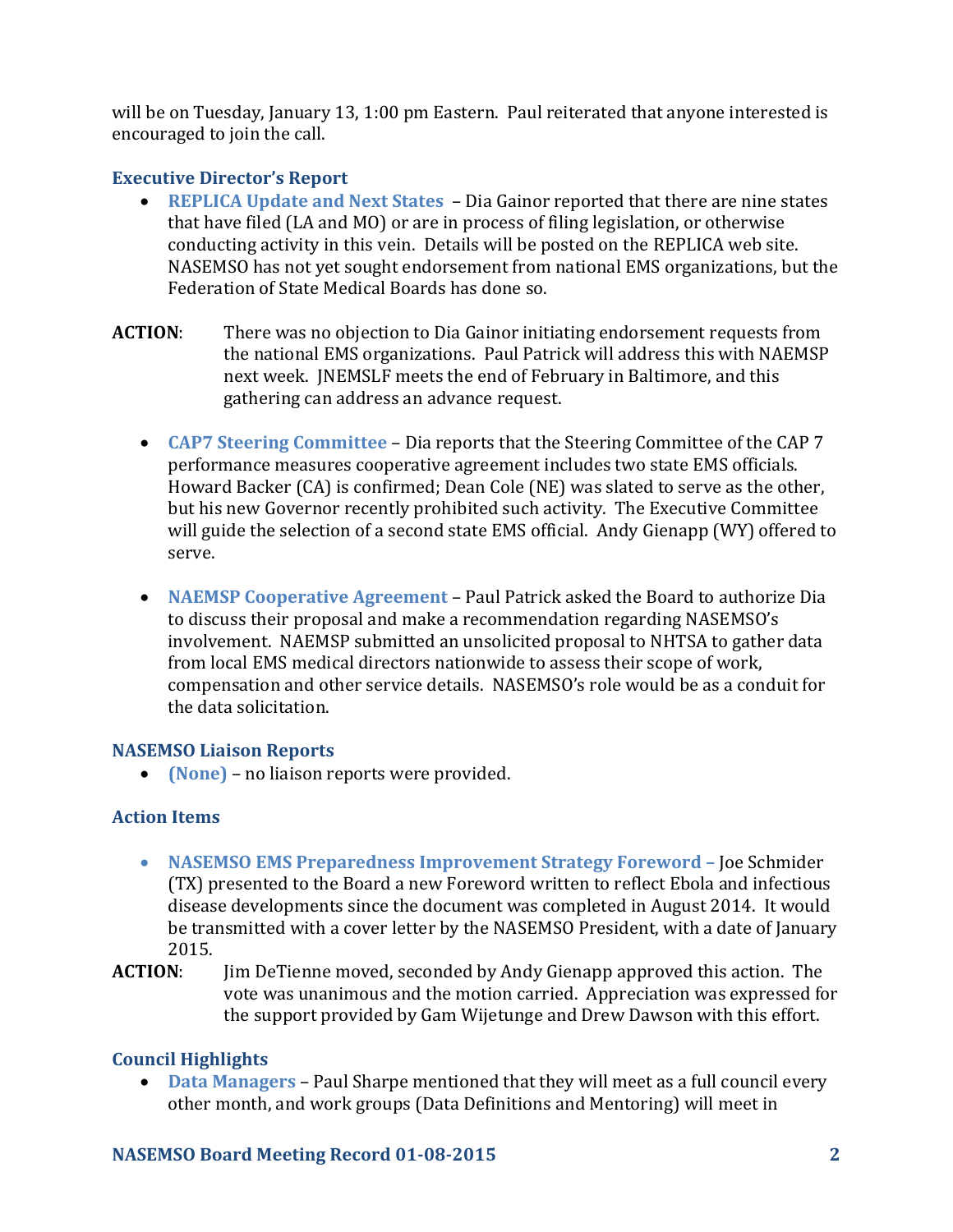alternating months. He mentioned that they considered destination reporting issues during their December call. NEMSIS 3.4 is scheduled for release January 21 and states will be able to test submissions. Public comments will be collected through December 31. Joe had concern that the "new" version keeps being changed, making it difficult to keep up. Paul says that NEMSIS has committed to minor changes every year around March 1, but major changes, such as a version 4.0, not be suggested for another, for example, 5-year period.

- **Education & Professional Standards** Joe Ferrell reported that the council met in December and will reconvene in a few weeks to produce their mid-year meeting agenda.
- **Medical Directors** Dr. Peter Taillac reported that their mid-year meeting occurs January 21 in conjunction with NAEMSP in New Orleans. Their agenda includes a meeting with DEA to discuss interests in EMS and their use of controlled substances. Paul Patrick will address their group. 15 medical directors are currently registered.
- **Pediatric Emergency Care** –Katherine Hert noted that they have not met since the Board Retreat.
- **Trauma Managers** Sherri Wren reported that their executive and steering committees will meet later this month.

### **Standing Committee Highlights**

- **Air Medical** –Greg Brown indicates that they will have their first meeting the end of this month. They intend to have a draft Guidelines document by the mid-year meeting.
- **Communications & Technology** Paul Patrick reported that he and Kevin McGinnis completed a conference call recently and are exploring what kind of video components might be needed by EMS. They envision that once broadband technology is widely available, such applications will be incorporated into systems. They will meet the first Thursday of each month at 11am.
- **Domestic Preparedness** Joe Schmider noted that the next call occurs January 27, 3pm Eastern to review the EMS funding survey plans (which they conduct every other year). They will also produce an Ebola Lessons Learned document for NASEMSO board review. Tomorrow afternoon Joe represents NASEMSO on a technical assistance group which is part of the healthcare preparedness project with ASPR to help communities prepare for infectious disease.
- **Government Information**  Jim DeTienne and Kyle Thornton are coordinating to have a meeting third Tuesday each month at 3:00 p.m. Eastern time.
- **HITS**  Mary Hedges reminded that Donnie Woodyard agreed to chair the committee. Next meeting is February 11 at 3pm Eastern.
- **Rural EMS**  Tom Nehring reported that they will hold a meeting prior to the NASEMSO Mid-Year Meeting. They have been working with JCREC on topics such as FLEX funding allowable uses and have also focused on producing the Rural EMS Conference to occur in May in Wyoming.

### **Ad Hoc Committee Reports**

**Agency & Vehicle Licensure** – Dia Gainor reported they meet January 29.